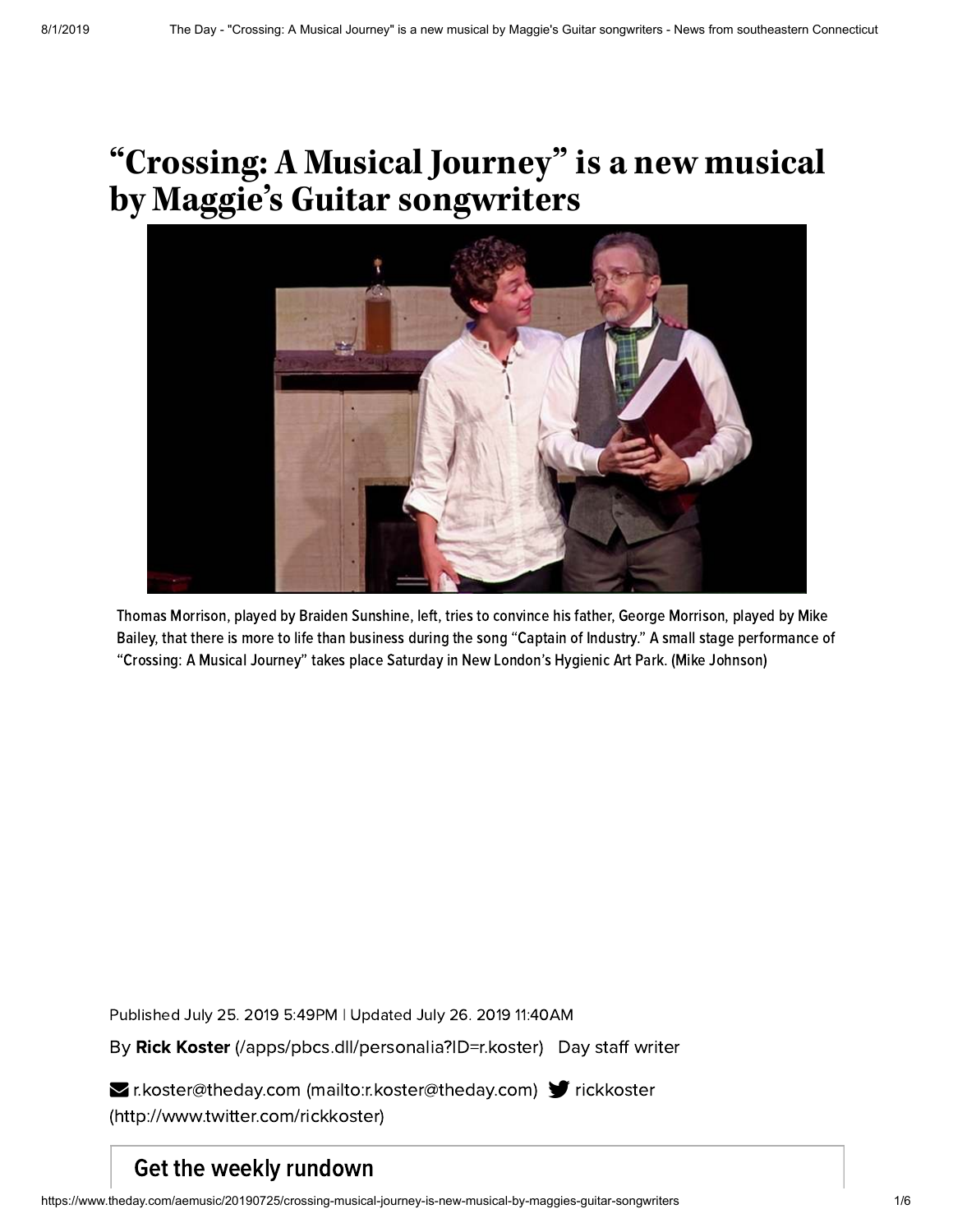8/1/2019 The Day - "Crossing: A Musical Journey" is a new musical by Maggie's Guitar songwriters - News from southeastern Connecticut

Sign up to receive THE FUN never stops!, our weekly A&E newsletter

| Email* |                 |  |
|--------|-----------------|--|
|        | Type your email |  |
|        | Submit          |  |

Passing down family stories is part of the privilege of getting older. On the other hand, LISTENING to family stories is one of those fidgety, after-holiday-dinner duties heaped on a kid.

Still, most youngsters grow up to appreciate the anecdotes they once merely endured and, if they're lucky, they'll pass them down to newer generations.

### Then there's Mike Bailey.

Was he once mildly indifferent to his grandfather's tale-sharing? Yep. But did he also get older and develop a curiosity about the past? Maybe tell his own kids?

He did more than that.

With his friend and musical collaborator Ron Getherow, Bailey wrote a musical called "Crossing: A Musical Journey."

e 18-song narrative is about a successful Scottish merchant who, disapproving of his son's choice of a bride, has the marriage annulled and the girl sent away. The son flees for America in anger; the daughter-in-law returns, pregnant, and dies shortly after giving birth. The grandfather raises the child as his son and, years later, when the young man learns the true story of his birth, he heads to the U.S. to find his real father. How does it end? No spoiler here. See the musical!

A small stage performance of "Crossing: A Musical Journey" takes place Saturday in New London's Hygienic Art Park. Bailey and Getherow both have parts in the production, as well as one-time "The Voice" semi-finalist Braiden Sunshine. Julia Helal, Galen Donovan and Mike Kickingbear Johnson round out the cast. It will be the fth time they've staged "Crossing," which Bailey describes as still in a workshopping stage.

"We're getting there," Bailey says, "which is pretty amazing since I'd never have believed we'd do something like this."

### **A family soundtrack**

He says the ancestral story behind "Crossing" was "at first not something I found interesting because I'd heard it from my grandfather so many times." Three years ago, though, Bailey, a longtime member with Getherow of popular local folk band Maggie's Guitar, remembered his grandfather's story in that resonant, "I'm getting older" fashion and was inspired to write a tune about it. It would become the title piece for the musical.

At the next of their regular songwriting sessions at Getherow's house, Bailey played "Crossing." Getherow's wife Meg the titular "Maggie" in Maggie's Guitar — was intrigued by the lyrics and asked where the song came from.

Bailey says, "I told Meg the story, and she said, 'That's really interesting. You guys should write a musical about it.' Ron and I looked at each other, and I said, 'That's crazy! Who writes a musical except, ah, people who write musicals?!"

But the pair thought about it and gradually became captivated by the idea. Bailey started to outline the story and, at first, each musician examined his own back catalog for existing songs that might fit the narrative. Bailey also began to write new material to fit plot points.

"It's certainly different than anything we've done before," Gletherow says. "We have no experience in musical theater, but it became really interesting because we suddenly had a story and the songs could emerge from that. They virtually wrote themselves."

A former journalist at The Day, Bailey had the basic writing tools and says he was able to nuance his way through the book "in learn-as-you-go fashion." Gletherow and Bailey each contributed new songs and, after listening back and forth to the demos and picking the material, Getherow would then provide arrangement and/or the sort of symphonic score associated with musical theater.